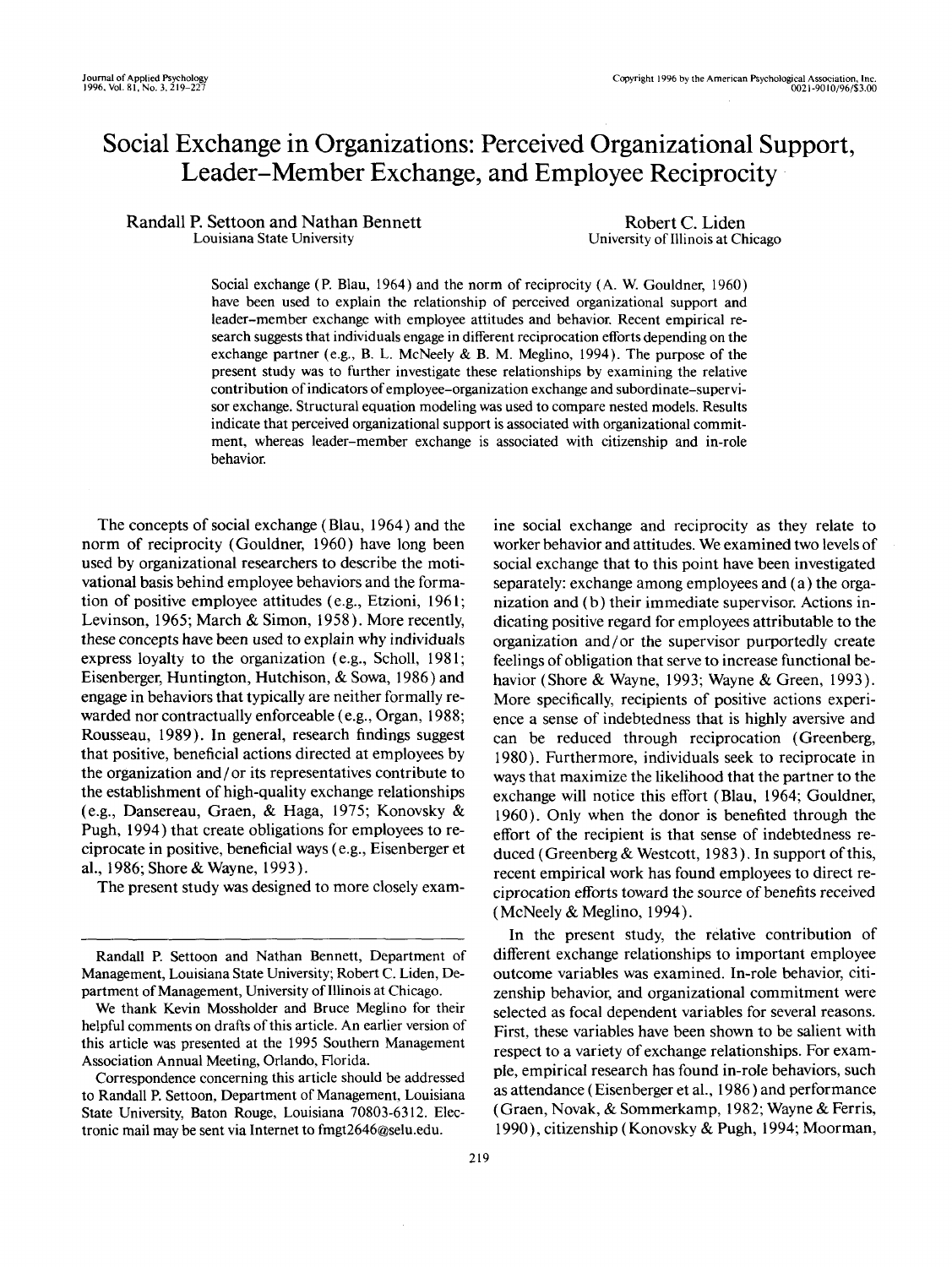1991; Organ & Konovsky, 1989; Shore & Wayne, 1993; Wayne & Green, 1993), and organizational commitment (Robinson, Kraatz, & Rousseau, 1994; Shore & Wayne, 1993) to be associated with actions on the part of the organization and its representatives that seemingly demand reciprocity (e.g., support for employees or fair decision-making).

Second, employees purportedly view in-role behavior, citizenship, and organizational commitment as acceptable commodities for exchange. For example, extra effort in performing required duties (i.e., in-role behaviors) is one way employees can fulfill obligations to employers (cf. Etzioni, 1961; Katz & Kahn, 1966; Levinson, 1965; March & Simon, 1958). Likewise, citizenship behavior has been viewed as a social resource that may be exchanged by individuals who have been the recipient of social rewards (Foa & Foa, 1980; Moorman, 1991). The discretionary nature of extra-role behavior such as citizenship means they may easily be given or withheld (Katz & Kahn, 1966; Organ, 1988); this makes them ideal wares for reciprocation. In addition, Scholl (1981) suggested that reciprocity is a mechanism underlying commitment. Debt incurred through rewards given by the organization acts to hold an individual into a particular system until the debt is repaid. Others have suggested that organizational commitment may be construed as an "array of obligations" (Robinson et al., 1994, p. 149) incurred as a result of inducements accepted from the organization.

# Theoretical Background

Blau (1964) suggested that the basis of any exchange relationship can be described in terms of either social or economic principles. Exchanges that are social in nature are based on a trust that gestures of goodwill will be reciprocated at some point in the future. The specific benefits exchanged may be valued primarily because they are symbols of a high-quality relationship; it is the exchange of mutual support that is of concern to the parties involved in the exchange (Blau, 1964).

The two main ways social exchange has been conceptualized in the management literature are a global exchange relationship between employees and the organization and a more focused, dyadic relationship between subordinates and their superiors. At the global level, Eisenberger et al. (1986) suggested that employees form a global belief concerning the extent to which the organization values their contributions and cares about their well-being. They labeled this belief perceived organizational support. High levels of perceived organizational support are thought to create obligations within individuals to repay the organization. Furthermore, perceived organizational support is associated with a trust that the

organization will fulfill its exchange obligations (e.g., rewarding employees). Empirical research has found perceived organizational support to be positively related to performance of conventional job responsibilities, citizenship behavior, and commitment (Eisenberger et al., 1986; Eisenberger, Fasolo, & Davis-LaMastro, 1990; Shore & Wayne, 1993).

Social exchange has also been used to explain why subordinates become obligated to their supervisors to perform in ways beyond what is required of them in the formal employment contract. Research on leader-member exchange has shown that there is variance among subordinates in the frequency with which they engage in activities that extend beyond the employment contract (Liden & Graen, 1980; Wayne & Green, 1993). However, employment contracts vary in terms of the nature and amount to be exchanged. Members who benefit greatly from their formal contracts, even those with low leadermember exchange relationships, may feel obligated and willing to contribute to the organization.

#### Hypotheses and Proposed Model

The model appearing in Figure 1 depicts (with solid lines) the differences in relations between the type of social exchange and employee attitudes and behaviors. Exchange with the organization, reflected in perceived organizational support, is expected to be associated with organizational commitment. Research has demonstrated that employees are differentially committed to multiple foci such as top management, supervisors, and coworkers (Becker, 1992; Mathieu & Zajac, 1990; Reichers, 1986). This multidimensional approach to organizational commitment suggests that commitment with the organization as a focus should be more highly related to positive discretionary actions on the part of the organization than positive discretionary acts attributable to other foci such as the supervisor (Reichers, 1985). In this respect, perceived organizational support has been described as an individual's perception of the organization's "commitment" to its employees. As such, an individual's expressed dedication and loyalty to the organization would appear to be a reasonable and comparable return (Eisenberger et al., 1990; Robinson et al., 1994). Thus, we predict a positive relationship between perceived organizational support and organizational commitment.

As leader-member exchanges increase in quality, supervisors enlist the help of subordinates on various tasks by offering valued inducements such as influence and support (Graen & Scandura, 1987). Such supervisor contributions create obligations to reciprocate. By expending time and effort fulfilling supervisor requests or engaging in extra-role behaviors that benefit the supervisor, such as working overtime with the supervisor on a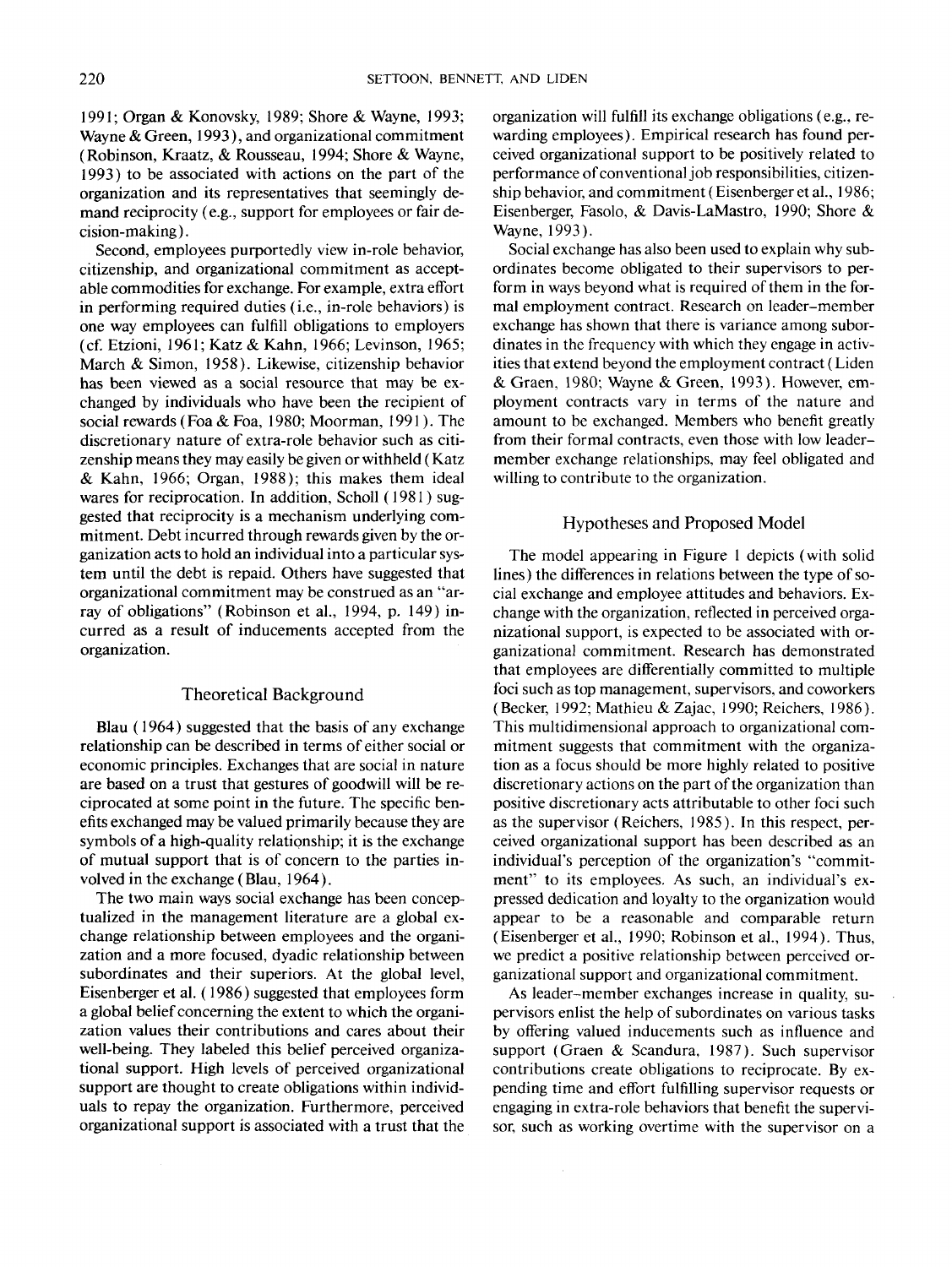

*Figure 1.* Model of social exchange. Numbers in parentheses are values for constrained paths.

task or helping a coworker with a task on which the supervisor is dependent, subordinates directly reciprocate benefits received and maintain a high-quality leadermember exchange (Wayne & Green, *1993).*

The citizenship behavior examined in the current study is help-oriented behavior directed toward others. This type of citizenship has been characterized as "interpersonal behavior" having "consequences for interpersonal relationships" (Van Dyne, Graham, & Dienesch, 1994, p. 794), as opposed to behavior having ramifications for organizations. Because help-oriented citizenship has immediate consequences for others, we hypothesized a positive relationship between leader-member exchange and citizenship behavior.

Finally, we hypothesized positive relationships between perceived organizational support and in-role behaviors and between leader-member exchange and inrole behaviors (e.g., proper discharge of work responsibilities as specified in the job description, etc.), which have obvious benefits for both the supervisor and the organization. We compared our model to plausible alternative models (indicated by dashed lines in Figure 1), thus providing a rigorous test of the hypotheses (Platt, 1964).

#### Method

# *Sample and Procedure*

Respondents were employed by a regional hospital located in a major metropolitan area in the southern United States. There were 254 nonsupervisory employees from 28 work groups randomly selected for participation in the study. Surveys were distributed to these employees through the hospital's interdepartmental mail. Respondents returned completed surveys to the researchers through the U.S. mail with addressed, postage-paid

envelopes. Participants provided the last four digits of their Social Security numbers so that their responses could be categorized by work group and assigned to the appropriate supervisor. In all, 124 surveys were returned for an overall response rate of 49% and an average group response rate of 42%. Because of missing data, 22 of the surveys returned were unusable. As a result, 102 employees comprised the final subordinate sample. Of these, 85% were women and 86% were White. The average age was 34.7 years (*SD* = 12.7), and the average tenure with the company was 5.7 years *(SD* = 4.9).

There were 26 supervisors (a response rate of 93%) who completed separate questionnaires, one for each of their subordinates chosen for the study. Of the supervisors, 81% were women and 92% were White. The mean age of the supervisors was 39 years (*SD = 7.2),* and the mean number of years as a supervisor was 4.6 ( $SD = 4.3$ ).

#### *Measures*

Subordinates completed perceived organizational support, leader-member exchange, and organizational commitment scales. Supervisors responded to citizenship and in-role behavior scales. Respondents used 5-point Likert scales ranging from *strongly disagree* to *strongly agree* to respond to all items. We coded items such that a high score reflects a high level of the focal construct.

*Perceived organizational support.* Perceived organizational support ( $\alpha$  = .94) was measured with eight items from the short version of the Survey of Perceived Organizational Support (Eisenberger et al., 1986). The survey assesses employee valuations of the organization and actions it might take in situations that affect employee well-being.

*Leader-member exchange.* The quality of the exchange between supervisor and subordinate was assessed with the Multidimensional Measure of Leader-Member Exchange developed by Liden and Maslyn (1993). The measure includes four sub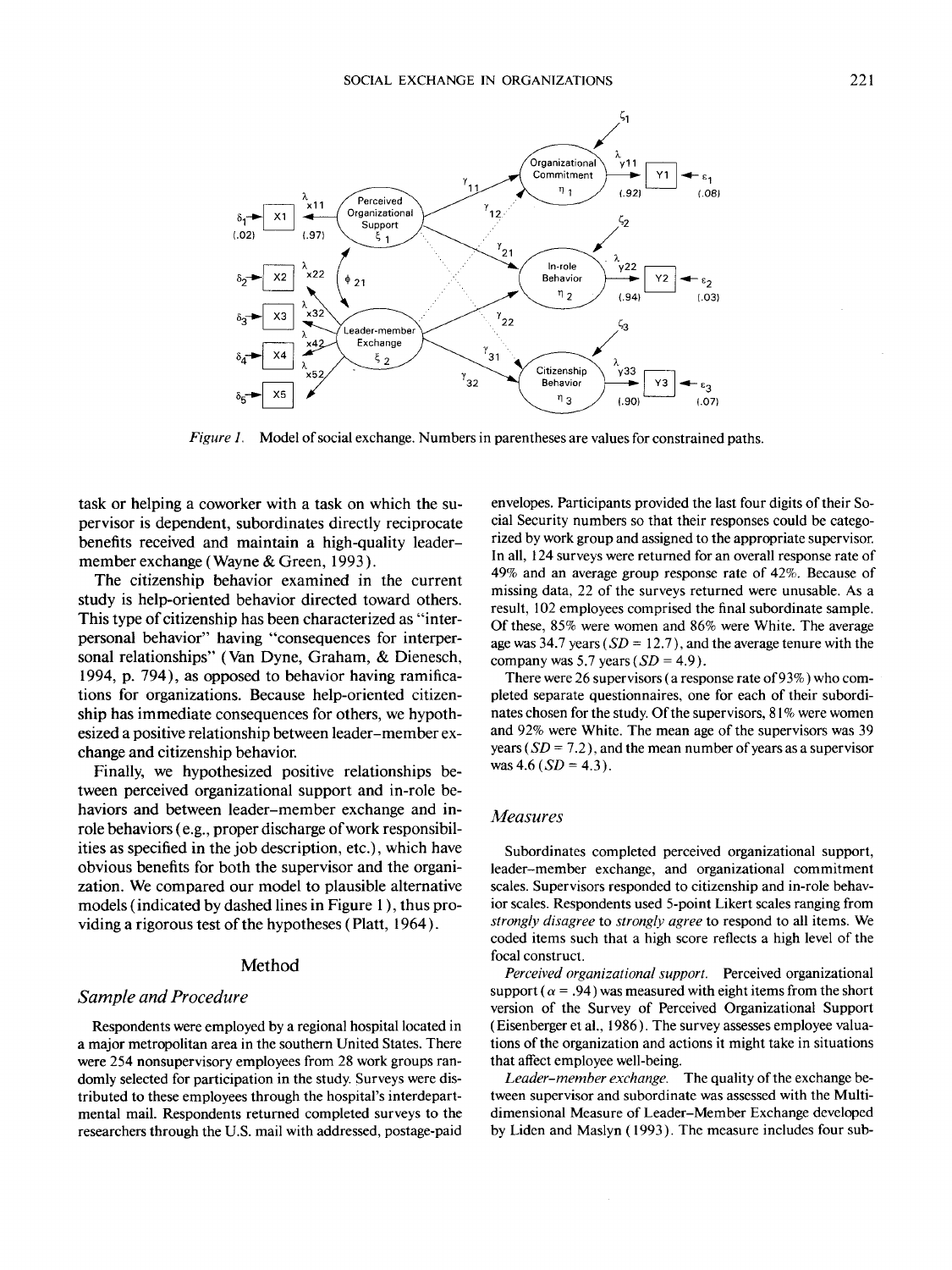scales: loyalty ( $\alpha = .92$ ), respect ( $\alpha = .78$ ), contribution ( $\alpha =$ .70), and affect ( $\alpha$  = .96).

*Organizational commitment.* Organizational commitment was measured with nine positively worded items from the Organizational Commitment Questionnaire ( $\alpha$  = .84; Mowday, Steers, & Porter, 1979). We used these items rather than the full 15-item scale because several researchers have suggested that the six negatively keyed items measure an intent-to-quit factor (e.g., Carsten & Spector, 1987; Farkas & Tetrick, 1989; Michaels & Spector, 1982; Williams & Hazer, 1986). We conducted a confirmatory factor analysis of the 15-item Organizational Commitment Questionnaire and found that a two-factor model with the negatively keyed items loading on one factor and the positively worded items loading on the other, was superior to a one-factor solution.

*Citizenship and in-role behaviors.* Citizenship behavior directed at individuals and in-role behavior were measured with two scales developed by Williams and Anderson (1991). Supervisors evaluated the degree to which subordinates engaged in behaviors that aided them and other coworkers but were not part of the subordinate's required duties. Seven items measured citizenship behaviors directed at the supervisor and coworkers  $(\alpha = .81;$  "The employee helps others who have heavy workloads"). Also, supervisors were asked to evaluate the extent to which subordinates fulfilled those job responsibilities that are formal and required. Seven items measured in-role behaviors ( $\alpha$  = .89; "The employee fulfills responsibilities specified in the job description").

# *Analyses*

Structural equation modeling (LISREL VIII) was used to test the model presented in Figure 1. A covariance matrix was used as input for estimation of the measurement and structural models. In order to provide strong support for our theoretical model, we used a nested-models comparison procedure (Bentler & Bonett, 1980). This procedure addresses the prediction that the constrained or restricted paths in the nested models hypothesized to be zero are indeed zero (James, Mulaik, & Brett, 1982). In the comparison procedure, a nonsignificant chi-square difference between two models suggested that the more restricted model is a better model because greater parsimony is achieved without a significant decrease in the overall fit of the model.

The model in Figure 1, which includes all paths (both solid and dashed), was used as the basis for the nested-models comparison procedure and is referred to as Model 1. From this model, we proceeded by constraining successive paths to zero and examining the change in the fit indices. After identification of the best-fitting model, the significance of the individual paths between the constructs was assessed to provide more of a detailed analysis of the relationships among the constructs.

There are two reasons we chose to use scale scores as indicators rather than individual items as indicators of our latent variables. First, there are LISREL computing limitations and difficulties fitting models with more than 30 manifest indicators (Bentler & Chou, 1987; Moorman, 1991; Williams & Hazer, 1986). In our study, we had 44 manifest indicators (or items).

Second, the number of parameters estimated relative to sam-

ple size is an important determinant of convergence, standard errors, and model fit in covariance structure models (Hayduk, 1987). A sample-size-to-parameter ratio of 5 or more is sufficient to achieve reliable estimates in maximum likelihood estimation (Bentler, 1985). Hence, when dealing with moderate sample sizes, as is the case with this study, a parsimonious estimation strategy is necessary.

Following the procedures outlined by Kenny (1979) and Williams and Hazer (1986), we created manifest indicators for each latent variable by averaging the items for each scale (in the case of unidimensional scales) or each subscale (in the case of the leader-member exchange scale). For the unidimensional scales, we used the reliability ( $\alpha$ ) to calculate the factor loading and measurement error for each manifest variable. The path from the latent variable to its manifest indicator (i.e.,  $\lambda$ ) was set to the square root of the reliability of the measured variable. As a covariance matrix was used as input, we set the error variance for each manifest indicator to the product of the variance of the average of the items by scale and the quantity one minus the reliability of the scale. The values at which the factor loadings and error variances were set appear in parentheses in Figure 1.

Unlike the other measures used in this study, the Liden and Maslyn (1993) scale gauges multiple dimensions of leadermember exchange. Because we wanted to preserve the integrity of the constructs we were measuring, we decided to use the four subscales as manifest indicators of the leader-member exchange latent variable. This decision was supported by preliminary analyses comparing the results of first- and second-order confirmatory factor analyses. Specifically, we conducted a confirmatory factor analysis on the leader-member exchange items and found a four-factor solution was consistent with the data;  $\chi^2$  (59, N = 95) = 165.82; normed fit index (NFI) = .91; comparative fit index  $(CFI) = .94$ ; goodness of fit  $(GFI) = .79$ . All items loaded significantly on designated factors (i.e., loyalty, respect, contribution, and affect) and the modification indices did not indicate any cross-loadings. Liden and Maslyn (1993) found that the four factors loaded on a single second-order factor they proposed to be a general leader-member exchange dimension. We replicated the second-order factor analysis and found that a model with the four first-order factors loading on one general second-order factor fit equally well;  $\chi^2$  (61, N = 95)  $= 172.0$ ; NFI = .90; CFI = .94; GFI = .80. Thus, for the leadermember exchange latent variable, we used the four subscales of the Liden and Maslyn (1993) leader-member exchange scale as multiple manifest indicators of a general leader-member exchange factor rather than creating a single indicator from all of the items and fixing the factor loading and measurement error.

### Results

Descriptive statistics for all of the variables used in the study are reported in Table 1. Following the procedure outlined by Anderson and Gerbing (1988), confirmatory factor analyses were conducted to determine that the data conform with the supposition that each of the proposed latent variables represents separate constructs. Results revealed a nonsignificant chi-square;  $\chi^2$  (14,  $N = 95$ ) = 24.34,  $p > .01$ . Additionally, the GFI = .94, the NFI =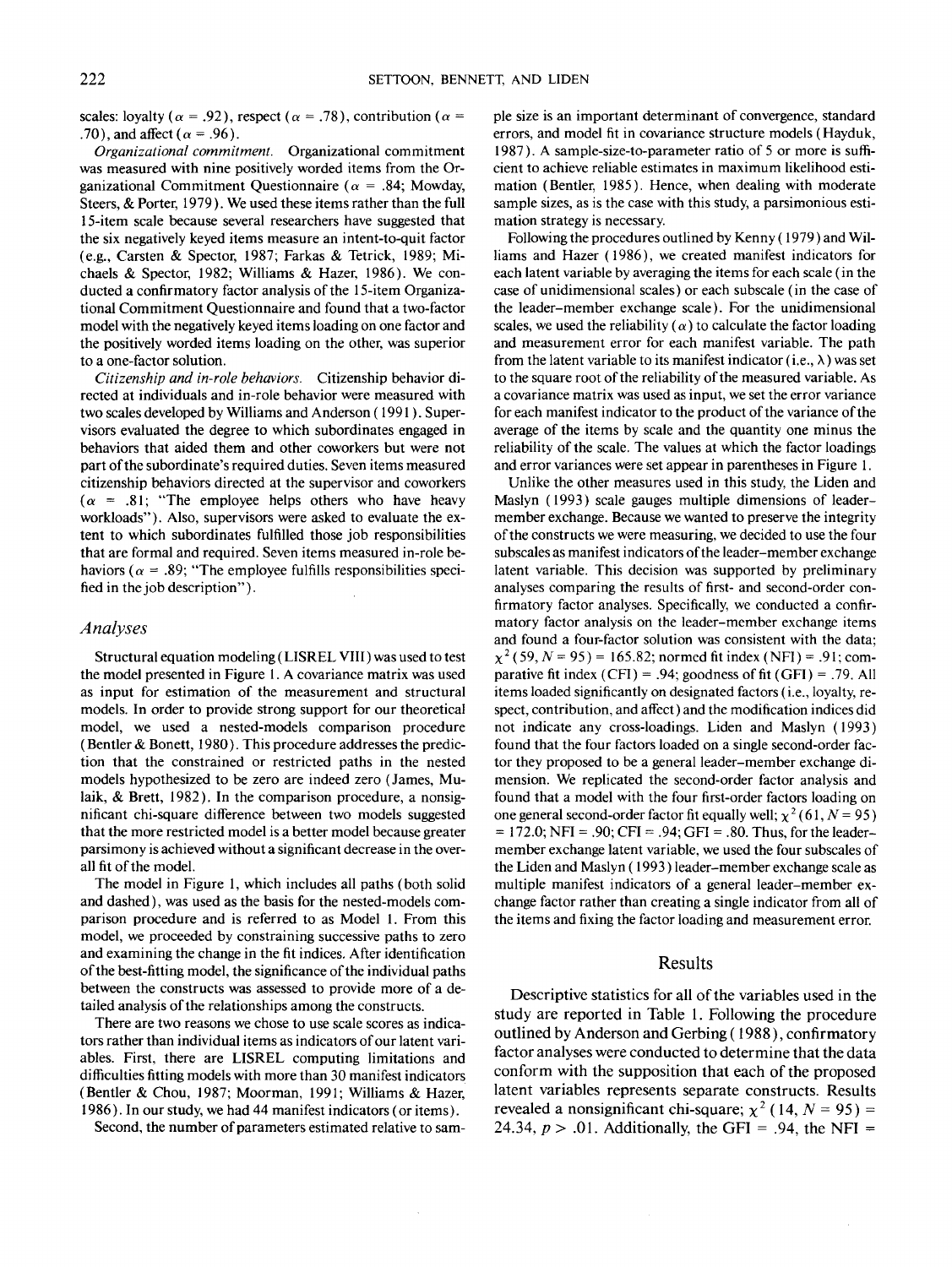| <i>vieaus, Standard Deviditons, Intercorretations, and Covariances of Measures</i> |                  |      |          |          |          |          |          |          |      |      |  |  |
|------------------------------------------------------------------------------------|------------------|------|----------|----------|----------|----------|----------|----------|------|------|--|--|
| Measure                                                                            | $\boldsymbol{M}$ | SD   |          |          |          | 4        |          | 6        |      | 8    |  |  |
| 1. Perceived organizational                                                        |                  |      |          |          |          |          |          |          |      |      |  |  |
| support                                                                            | 3.58             | 0.84 | ---      | 0.58     | 0.58     | 0.60     | 0.50     | 0.09     | 0.28 | 0.08 |  |  |
| 2. Loyalty                                                                         | 3.59             | 1.07 | $.60***$ |          | 1.07     | 1.00     | 1.04     | 0.27     | 0.25 | 0.17 |  |  |
| 3. Respect                                                                         | 3.79             | 1.12 | $.58**$  | $.90**$  |          | 1.02     | 1.01     | 0.23     | 0.21 | 0.15 |  |  |
| 4. Contribution                                                                    | 3.60             | 1.07 | $.63***$ | $.87***$ | $.85***$ | --       | 0.91     | 0.26     | 0.26 | 0.13 |  |  |
| 5. Affect                                                                          | 3.63             | 1.07 | $.53**$  | $.91***$ | $.87***$ | $.81***$ |          | 0.24     | 0.19 | 0.18 |  |  |
| 6. Organizational                                                                  |                  |      |          |          |          |          |          |          |      |      |  |  |
| citizenship behavior                                                               | 3.66             | 0.60 | .18      | $.42**$  | $.36***$ | $.41***$ | $.40**$  |          | 0.04 | 0.17 |  |  |
| 7. Organizational                                                                  |                  |      |          |          |          |          |          |          |      |      |  |  |
| commitment                                                                         | 4.09             | 0.55 | $.58**$  | $.37**$  | $.29***$ | $.41***$ | $.28**$  | .13      | _    | 0.00 |  |  |
| 8. In-role behavior                                                                | 4.20             | 0.56 | .18      | $.32***$ | $.28**$  | $.24*$   | $.34***$ | $.57***$ | .01  |      |  |  |

**Table 1** *Means, Standard Deviations, Intercorrelations, and Covariances of Measures*

*Note.* Covariances appear above the diagonal.

 $p < .05.$  \*\*  $p < .01$ .

.96, and the CFI = .98, all exceeding the recommended level of .90. These indices measure the difference between the covariance matrix predicted by the model and the one resulting from the sample data. In summary, the measurement relationships proposed were consistent with the data.

In order to provide additional support for our measurement model, we created multiple indicators for each latent variable and repeated the confirmatory factor analysis. Multiple indicators were created through exploratory factor analyses conducted on each unidimensional variable (that is, all variables except leader-member exchange). We forced a one-factor solution in each instance and proceeded to combine (average) the highest loading item and the lowest loading item to form the first indicator, the next highest loading item and the next lowest loading item to form the second indicator, and so forth. In situations where there were an odd number of items comprising a scale, the last indicator included two items plus the median item. This procedure resulted in a measurement model that included four indicators of perceived organizational support, four indicators of organizational commitment, three indicators of in-role behavior, and three indicators of citizenship behavior. Consistent with the manifest indicators approach, we used the four dimensions of the leader-member exchange scale as indicators of the leader-member exchange latent variable. A confirmatory factor analysis revealed that this model had adequate fit;  $\chi^2$  (125,  $N = 95$ ) = 207.57; NFI  $= .87$ ; CFI = .94; GFI = .83; and that all indicators loaded significantly on their hypothesized factors. Although each of these analytic approaches (i.e., manifest indicator approach and multiple indicator approach) resulted in a measurement model with adequate fit, it should be noted that the sample-size-to-parameter ratio in the latter approach was near 2 to 1, which is well below the generally accepted ratio of 5 to 1.

The chi-square values, associated degrees of freedom, and probability levels for the evaluated structural models are presented in Table 2. Also reported in Table 2 are the GFI, the NFI, and the CFI. As shown, Model 1 had an adequate fit;  $\chi^2$  (17, *N* = 95) = 56.19; with the fit indices either exceeding or approaching the commonly accepted threshold value of .90 (NFI = .91, CFI = .94, and GFI  $= .88$ ).

The results of the first nested-models comparison test indicated that Model 2, which restricted to zero the path between perceived organizational support and citizenship, resulted in a nonsignificant change in the fit of the model to the data;  $\Delta \chi^2$  (1,  $N = 95$ ) = 1.70. Therefore, Model 1 was rejected. The results of the second nestedmodels comparison test (i.e., Model 3 compared with Model 2) also yielded a nonsignificant decrease in fit;  $\Delta \chi^2$  (1, N = 95) = .12. In other words, restricting the path between leader-member exchange and organizational commitment to zero resulted in a model that fit the data equally well, but had the advantage of greater parsimony. In summary, the results of the nested-models comparison procedure offer support for our proposed model.

Figure 2 presents the maximum likelihood parameter estimates from a standardized solution. As hypothesized, leader-member exchange was related to citizenship and in-role behavior. Additionally, perceived organizational support was related to organizational commitment. However, perceived organizational support was not related to in-role behaviors as hypothesized.

We also evaluated the proposed structural model with the multiple indicator approach described above in order to determine if the results would differ from the results of the manifest indicator approach. The results of the nested-models analysis showed that the fit indices were weaker than those calculated with the manifest indicators approach and the structural parameter estimates were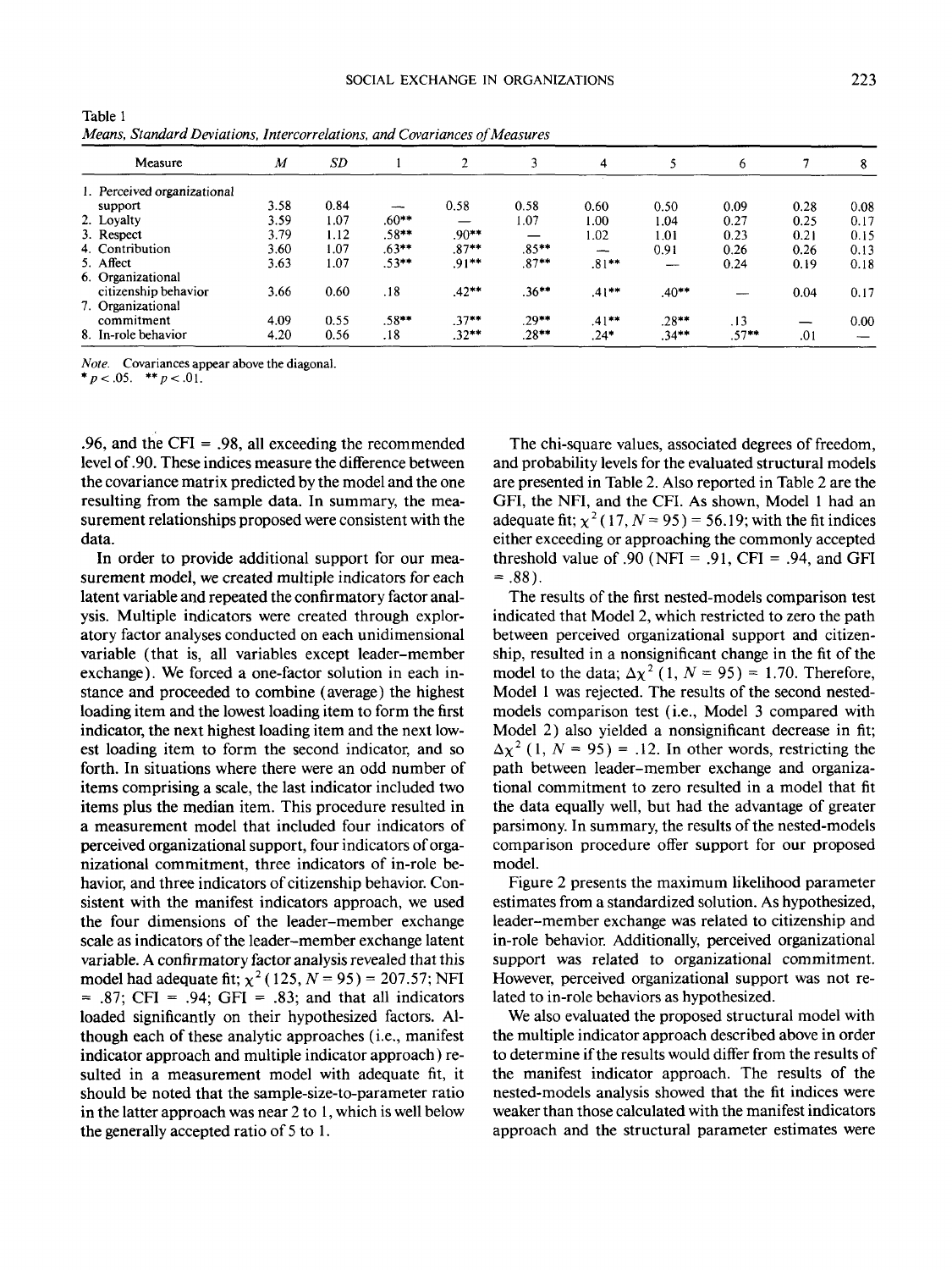Table 2 *Results of Nested- Models Comparison Procedure*

| df |        |          | <b>NFI</b>                                   | <b>CFI</b> | <b>GFI</b> |
|----|--------|----------|----------------------------------------------|------------|------------|
| 17 | 56.19  |          | .91                                          | .94        | .88        |
|    |        |          |                                              |            |            |
| 18 | 57.89  | 1.70     | .91                                          | .93        | .88        |
|    |        |          |                                              |            |            |
| 19 | 58.01  | 0.12     | .91                                          | .94        | .88        |
| 23 | 125.82 | $67.81*$ | .80                                          | .83        | .76        |
|    |        |          | $\chi^2 (N = 95)$ $\Delta \chi^2 (N = 95)^a$ |            |            |

*Note.* NFI = normed fit index; CFI = comparative fit index; GFI = goodness-of-fit index.

<sup>2</sup> Calculated from adjacent models. <sup>b</sup> Path constrained to zero.

 $*_{p < .05.}$ 

somewhat attenuated. However, the parameter estimates remained significant, and the results of the nested models comparison tests were the same as those with the manifest indicators approach. The proposed theoretical model was still the superior model. Again, it should be noted that the sample-size-to-parameter estimate was well below the standard suggested by Bentler (1985) and was achieved with the manifest indicator approach.

# **Discussion**

The purpose of the current study was to determine whether exchange relationships among employees, the organization, and their immediate supervisors explain different employee behaviors. Structural equation modeling results considered on the combined criteria of fit and parsimony showed that these two exchange relationships were differentially related to employee behaviors.



*Figure 2.* Structural parameter estimates. *\*\*p <* .01. *\*\*\*p*  $-.001.$ 

Specifically, perceived organizational support was a stronger correlate of organizational commitment than leader-member exchange. Conversely, leader-member exchange was more highly related to citizenship than perceived organizational support.

The results suggest that desired work behaviors, both those that conform with and those that extend beyond what is specified in the employment contract, are associated with the nature of the relationship with the supervisor. The more that relationships or exchanges between supervisors and subordinates are based on mutual trust and loyalty, interpersonal affect, and respect for each other, the better the subordinate's performance in terms of expected and "extra" or citizenship behaviors. Although studies have found positive correlations between perceived organizational support and citizenship behaviors (Shore & Wayne, 1993) and between leader-member exchange and citizenship behaviors (Wayne & Green, 1993), the current study shows that when both leadermember exchange and perceived organizational support are examined within the same study, leader-member exchange has a stronger association with citizenship behavior than does perceived organizational support. Similarly, studies have shown that organizational commitment is related to perceived organizational support (Shore & Wayne, 1993) and leader-member exchange (Manogran & Conlon, 1993). However, results of the current study suggest that when leader-member exchange and perceived organizational support are examined within the same study, perceived organizational support dominates leader-member exchange in explaining variance in organizational commitment.

Although we hypothesized in the proposed model that both perceived organizational support and leader-member exchange would be related to in-role behaviors, results showed that the path from leader-member exchange to in-role behaviors, but not from perceived organizational support to in-role behaviors, was statistically sig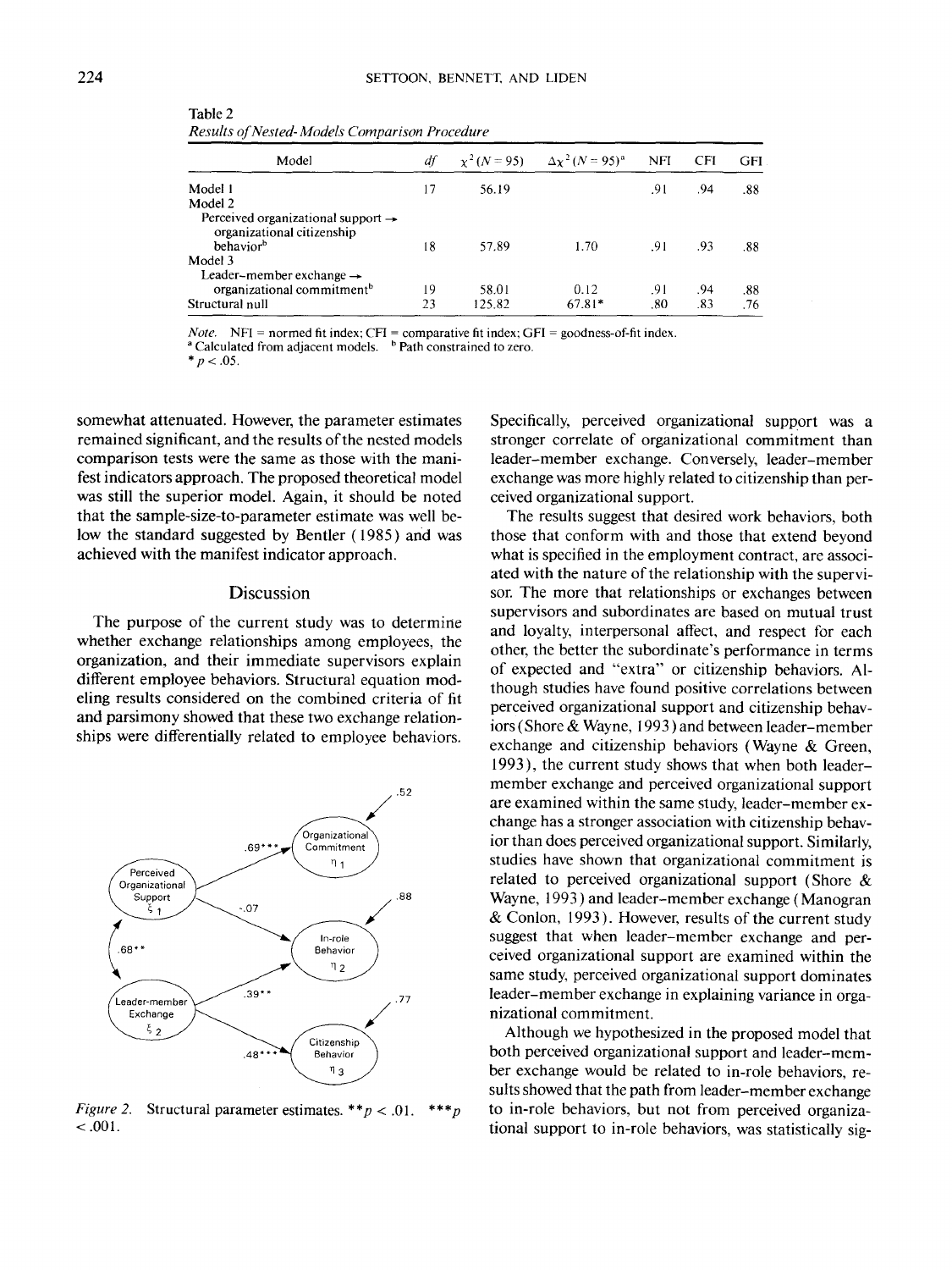nificant. It may be that because the organization under study was hierarchically structured, in-role behaviors were under the direct control of immediate supervisors. Thus, leader-member exchange dominated perceived organizational support in explaining in-role behaviors. In flatter, more organically structured organizations in which supervisors have less well-structured control over the behavior of employees perceived organizational support might have a stronger association with in-role behaviors.

The results of the current investigation have implications for theory and practice. It has been well accepted that organizational participants typically engage in multiple exchange relationships and derive different benefits from each exchange (Gergen, Greenberg, & Willis, 1980). Our results extend social exchange theory by suggesting that each exchange relationship may differentially affect behaviors and attitudes. Combining past research on social exchange with the current results suggests that multiple exchange relationships are needed both by employees and by organizations. Employees secure different forms of resources and support from each exchange relationship, and organizations benefit from different desired employee attitudes and behaviors that are associated with each exchange relationship. Thus, our findings are also important to practice for suggesting that each exchange relationship may be associated with different employee behaviors. This implies that the process of changing employee attitudes and behaviors may be even more complex than originally thought (cf. Krackhardt & Hanson, 1993).

There are a number of limitations with the current investigation. First, the study was nonexperimental. Statements of causality based on the results of even the most sophisticated statistical techniques for making causal inferences, including structural equation modeling, must be treated with caution when using nonexperimental designs. Although the results are consistent with our proposed causal model, it must be noted that causal inferences are unwarranted.

Second, although all but two supervisors who were asked to participate declined, slightly over one half of the prospective nonmanagerial participants did not return their questionnaires. It is possible that responses of those not choosing to participate may have differed from those who did. Also, because the nonmanagerial sample was primarily composed of White women, generalizability to men and members of other races is not guaranteed. Strengths of the study include the collection of endogenous variables from a different source than the exogenous variables (with the exception of organizational commitment), acting to reduce the possibility of common method variance response bias.

A problem afflicting nearly all leader-member ex-

change research that has included leader assessments of subordinate behaviors may have influenced the results of the current study. That is, the same factors influencing the quality of the leader-member exchange relationship may also affect leader evaluations of subordinate behavior. In fact, although correlations between performance ratings and leader-member exchange are typically significant (Liden & Graen, 1980; Wayne & Ferris, 1990) objective performance and leader-member exchange tend to be unrelated (Duarte, Goodson, & Klich, 1994; Vecchio & Gobdel, 1984) or weakly related (Wayne & Ferris, 1990). A rare field study including both an objective measure of performance and supervisory ratings showed that for high leader-member exchange relationships, leaders are more likely to rate the subordinate's performance favorably regardless of actual performance (Duarte et al., 1994). It has also been found that leaders are more likely to attribute ineffective performance to internal causes for low leader-member exchange subordinates relative to high leader-member exchange subordinates. Similarly, leaders tend to make internal attributions for effective performance of high, but not low, leader-member exchange subordinates (Heneman, Greenberger, & Anonyuo, 1989).

The generalizability of the findings of the current study should be treated with caution. It is likely that the means through which individuals choose to discharge their obligations in various exchange relationships is dependent on a number of contextual variables such as the needs or interests of the exchange parties or the frequency or sincerity with which the gestures of goodwill are given. With respect to the proposed relationships in the present study, there may be situations in which individuals may perceive that both commitment and work behavior are necessary for discharging their obligations to the organization, the supervisor, both, or neither. Future research should attempt to identify such conditions.

Additionally, in future research we suggest that other types of exchange relationships, as well as an augmented set of behaviors and attitudes be examined in a variety of organizations. In the current study, the work units were structured quite traditionally, with subordinates under the direct control of a supervisor. In less traditional work settings, such as those in which employees experience decision-making control through participation in task interdependent teams, a relatively large set of exchange relationships may emerge. In addition to leader-member exchanges, employees may develop lucrative exchange relationships with team members, as well as individuals in other parts of the organization or even outside of the organization (Brass, 1984; Ibarra, 1993; Krackhardt & Brass, 1994). Each of these exchange relationships may influence a range of behaviors and attitudes in addition to performance and citizenship, such as work satisfaction,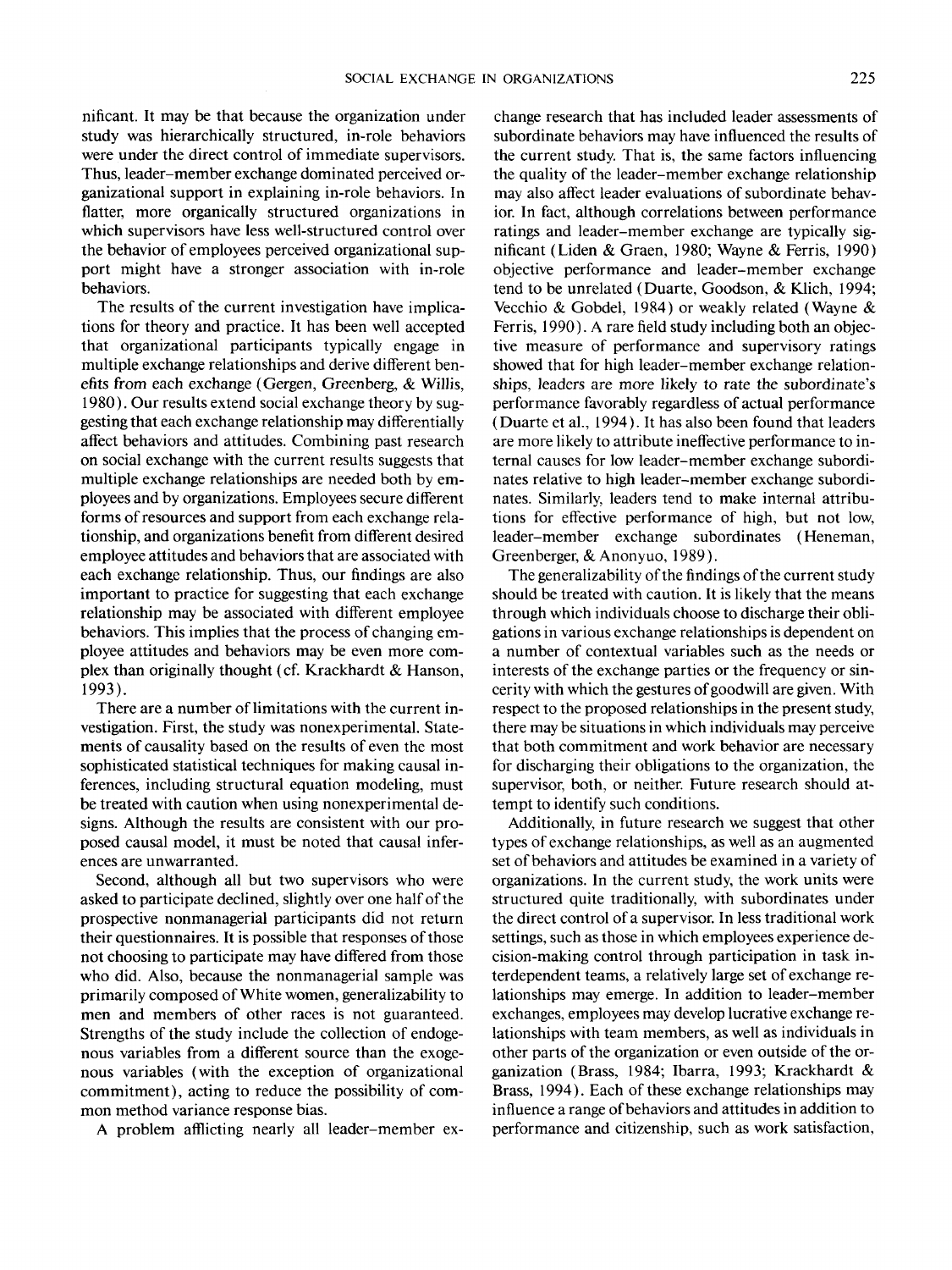coworker satisfaction, turnover, and absenteeism. One type of social exchange that has been shown to be of particular importance is the mentoring relationship (Whitely, Dougherty, & Dreher, 1991). It may be useful in future investigations to integrate mentorship within the larger set of exchange relationships in which organizational members participate. As organizations become less hierarchically structured, the study of multiple social exchange relationships may be critical in the study of organizational behavior.

# References

- Anderson, J. C, & Gerbing, D. W. (1988). Structural equation modeling in practice: A review and recommended two-step approach. *Psychological Bulletin, 103,* 411-423.
- Becker, T. E. (1992). Foci and bases of commitment: Are they distinctions worth making? *Academy of Management Journal, 35,* 232-244.
- Bentler, P. M. (1985). *Theory and implementation of EQS: A structural equal ions program.* Los Angeles: BMDP Statistical Software.
- Bentler, P. M., & Bonett, D. G. (1980). Significance tests and goodness of fit in the analysis of covariance structures. *Psychological Bulletin, 88,* 588-606.
- Bentler, P. M., & Chou, C. P. (1987). Practical issues in structural modeling. *Sociological Methods & Research, 16,* 78- 117.
- Blau, P. (1964). *Exchange and power in social life.* New York: Wiley.
- Brass, D. J. (1984). Being in the right place: A structural analysis of individual influence in an organization. *Administrative Science Quarterly, 29,* 518-539.
- Carsten, J. M., & Spector, P. E. (1987). Unemployment, job satisfaction, and employee turnover: A meta-analytic test of the Muchinsky model. *Journal of Applied Psychology, 72,* 374-381.
- Dansereau, E, Graen, G., & Haga, W. J. (1975). A vertical dyad linkage approach to leadership within formal organizations: A longitudinal investigation of the role making process. *Organizational Behavior and Human Performance, 13,* 46- 78.
- Duarte, N. T., Goodson, J. R., & Klich, N. R. (1994). Effects of dyadic quality and duration on performance appraisal. *Academy of Management Journal, 37,* 499-521.
- Eisenberger, R., Fasolo, P., & Davis-LaMastro, V. (1990). Perceived organizational support and employee diligence, commitment, and innovation. *Journal of Applied Psychology, 75,* 51-59.
- Eisenberger, R., Huntington, R., Hutchison, S., & Sowa, D. (1986). Perceived organizational support. *Journal of Applied Psychology, 71,* 500-507.
- Etzioni, A. (1961). *A comparative analysis of complex organizations.* New York: Free Press.
- Farkas, A. J., & Tetrick, L. E. (1989). A three-wave longitudinal analysis of the causal ordering of satisfaction and commitment on turnover decisions. *Journal of Applied Psychology, 74,* 855-868.
- Foa, U. G., & Foa, E. B. (1980). Resource theory: Interpersonal behavior as exchange. In K. S. Gergen, M. S. Greenberg, & R. H. Willis (Eds.), *Social exchange: Advances in theory and research* (pp. 77-94). New York: Plenum Press.
- Gergen, K. S., Greenberg, M. S., & Willis, R. H. (1980). *Social exchange: Advances in theory and research.* New York: Plenum Press.
- Gouldner, A. W. (1960). The norm of reciprocity. *American Sociological Review, 25,* 165-167.
- Graen, G., Novak, M. A., & Sommerkamp, P. (1982). The effects of leader-member exchange and job design on productivity and satisfaction: Testing a dual attachment model. *Organizational Behavior and Human Performance, 30,* 109- 131.
- Graen, G. B., & Scandura, T. A. (1987). Toward a psychology of dyadic organizing. *Research in Organizational Behavior, 9,* 175-208.
- Greenberg, M. S. (1980). A theory of indebtedness. In K. S. Gergen, M. S. Greenberg, & R. H. Willis (Eds.), *Social exchange: Advances in theory and research* (pp. 3-26). New York: Plenum Press.
- Greenberg, M. S., & Westcott, D. R. (1983). Indebtedness as a mediator of reactions to aid. In J. D. Fisher, A. Nadler, & B. M. DePaulo (Eds.), *New directions in helping(Vo\.* 1, pp. 85-112). New York: Academic Press.
- Hayduk, L. A. (1987). *Structural equation modeling with LIS-REL: Essentials and advances.* Baltimore: Johns Hopkins Press.
- Heneman, R. L., Greenberger, D. B., & Anonyuo, C. (1989). Attributions and exchanges: The effects of interpersonal factors on the diagnosis of employee performance. *Academy of Management Journal, 32,* 466-476.
- Ibarra, H. (1993). Network centrality, power and innovation involvement: Determinants of technical and administrative roles. *Academy of Management Journal, 36,* 471-501.
- James, L. R., Mulaik, S. A., & Brett, J. M. (1982). *Causal analysis: Assumptions, models, and data.* Beverly Hills, CA: Sage.
- Katz, D., & Kahn, R. L. (1966). *The social psychology of organizations.* New York: Wiley.
- Kenny, D. A. (1979). *Correlation and causality.* New York: Wiley.
- Konovsky, M. A., & Pugh, S. D. (1994). Citizenship behavior and social exchange. *Academy of Management Journal, 37,* 656-669.
- Krackhardt, D., & Brass, D. J. (1994). Intraorganizational networks: The micro side. In S. Wasserman & J. Galaskiewicz (Eds.), *Advances in network analysis* (pp. 207-229). Thousand Oaks, CA: Sage.
- Krackhardt, D., & Hanson, J. R. (1993). Informal networks: The company behind the chart. *Harvard Business Review, 4,* 104-111.
- Levinson, H. (1965). Reciprocation: The relationship between man and organization. *Administrative Science Quarterly, 9,* 370-390.
- Liden, R. C., & Graen, G. (1980). Generalizability of the vertical dyad linkage model of leadership. *Academy of Management Journal, 23,* 451-465.
- Liden, R. C., & Maslyn, J. M. (1993, August). *Scale development for a multidimensional measure of leader-member ex-*